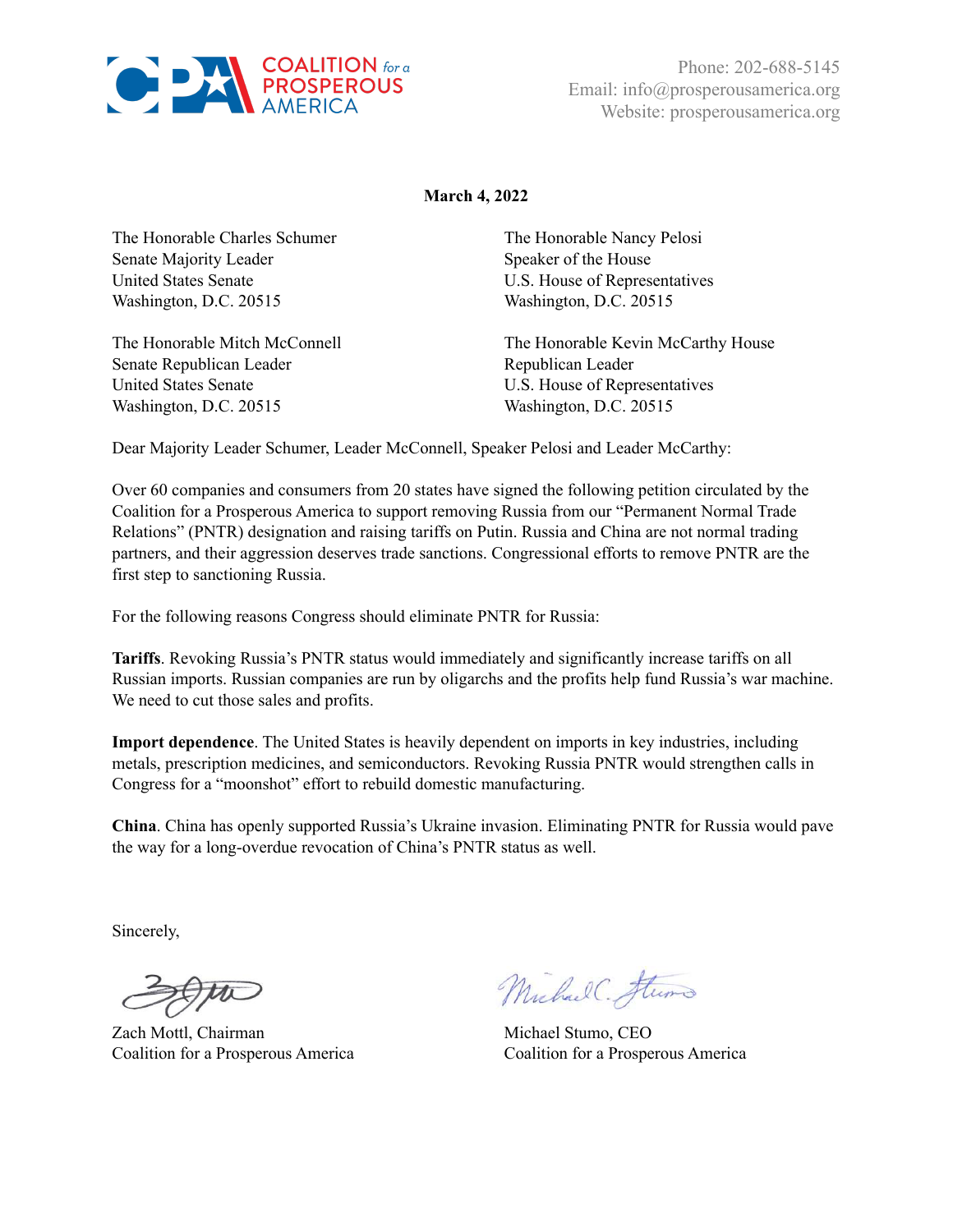

Phone: 202-688-5145 Email: info@prosperousamerica.org Website: prosperousamerica.org

## **Company Signatures:**

| Wellborn Cabinet Inc.                         | AL        |
|-----------------------------------------------|-----------|
| Captura Biopharma                             | AR        |
| S&S Steel                                     | AZ.       |
| Echo Aerospace                                | AZ        |
| Western Saw Manufacturers, Inc.               | CA        |
| Weil Aquatronics, Inc.                        | CA        |
| <b>Amodex Products Inc</b>                    | <b>CT</b> |
| <b>Colonial Bronze Company</b>                | <b>CT</b> |
| Limelight                                     | FL.       |
| M-One Advisors, LLC                           | FL        |
| Knights Of Columbus                           | <b>FL</b> |
| How Americans Can Buy American                | <b>FL</b> |
| <b>Kason Industries</b>                       | FL        |
| Criterion Technology Inc                      | <b>GA</b> |
| <b>Superior Trailers</b>                      | <b>GA</b> |
| Foam Cutters                                  | <b>GA</b> |
| C&L Supreme                                   | IΑ        |
| <b>Atlas Tool Works</b>                       | IL        |
| Meyer Electronic Manufacturing Services, Inc. | IL.       |
| Pro Mold & Die                                | IL        |
| Hancock Group of Companies                    | IL.       |
| Rauschenberger Partners                       | IL        |
| <b>Eklind Tool Company</b>                    | IL        |
| Abet Industries Corp.                         | IL        |
| Accushim Inc.                                 | IL        |
| Pro Mold Inc                                  | Π.        |
| Simplex System Controls, Inc.                 | Π.        |
| Meyer Electronic Manufacturing Services, Inc. | IL        |
| <b>Blackout Equipment LLC</b>                 | IL        |
| <b>Cummins American LLC</b>                   | IL        |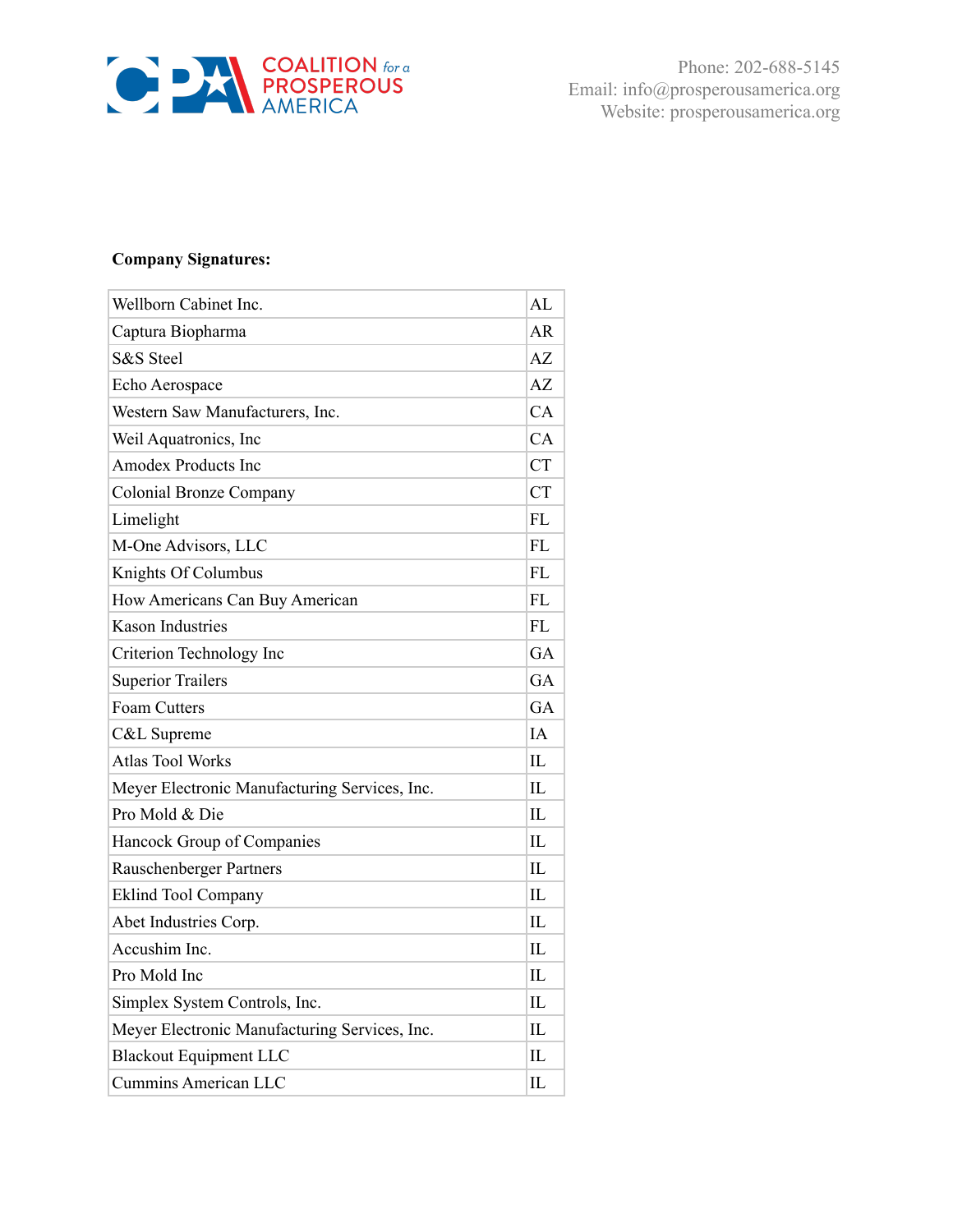

| <b>Blackout Equipment</b>                          | IL        |
|----------------------------------------------------|-----------|
| The House Doctor                                   | IL        |
| Gumbo Sound                                        | МA        |
| Shark Industries Ltd.                              | МE        |
| <b>EXCEL-Precision</b>                             | <b>MN</b> |
| <b>R-CALF USA</b>                                  | МO        |
| <b>Romar Consulting</b>                            | MT        |
| Pilgrims Group USA                                 | NC        |
| Charlotte Pipe and Foundry                         | NC        |
| Kent International Inc.                            | NC        |
| <b>CAP</b> Media                                   | NJ        |
| Rochester Technology and Manufacturing Association | NY        |
| Han-Tek, Inc.                                      | NY        |
| Micron Industries of Rochester, Inc.               | <b>NY</b> |
| Optimax Systems, Inv.                              | NY        |
| EPP Team, Inc                                      | NY        |
| Keller Industrial Products, Inc.                   | NY        |
| Reliable Millwork Installation Inc.                | NY        |
| Revere Copper Products, Inc                        | NY        |
| MACNY, The Manufacturers Association Of CNY        | NY        |
| Clampco Products, Inc.                             | <b>NY</b> |
| Sue Tompkins-Davis, EA, LTP                        | NY        |
| MPC MANAGEMENT                                     | <b>OH</b> |
| <b>Titan Abrasive</b>                              | <b>OR</b> |
| Alltham, P.B.C.                                    | <b>OR</b> |
| <b>Riehl Enterprises</b>                           | PA        |
| Forty5cattle Co                                    | PA        |
| Prime Products Inc.                                | PA        |
| <b>TGM</b> Incorporated                            | PA        |
| Pat Mulloy & Associates                            | <b>SD</b> |
| Americans Backing a Competitive Dollar             | TX        |
| A&E Incorporated                                   | TX        |